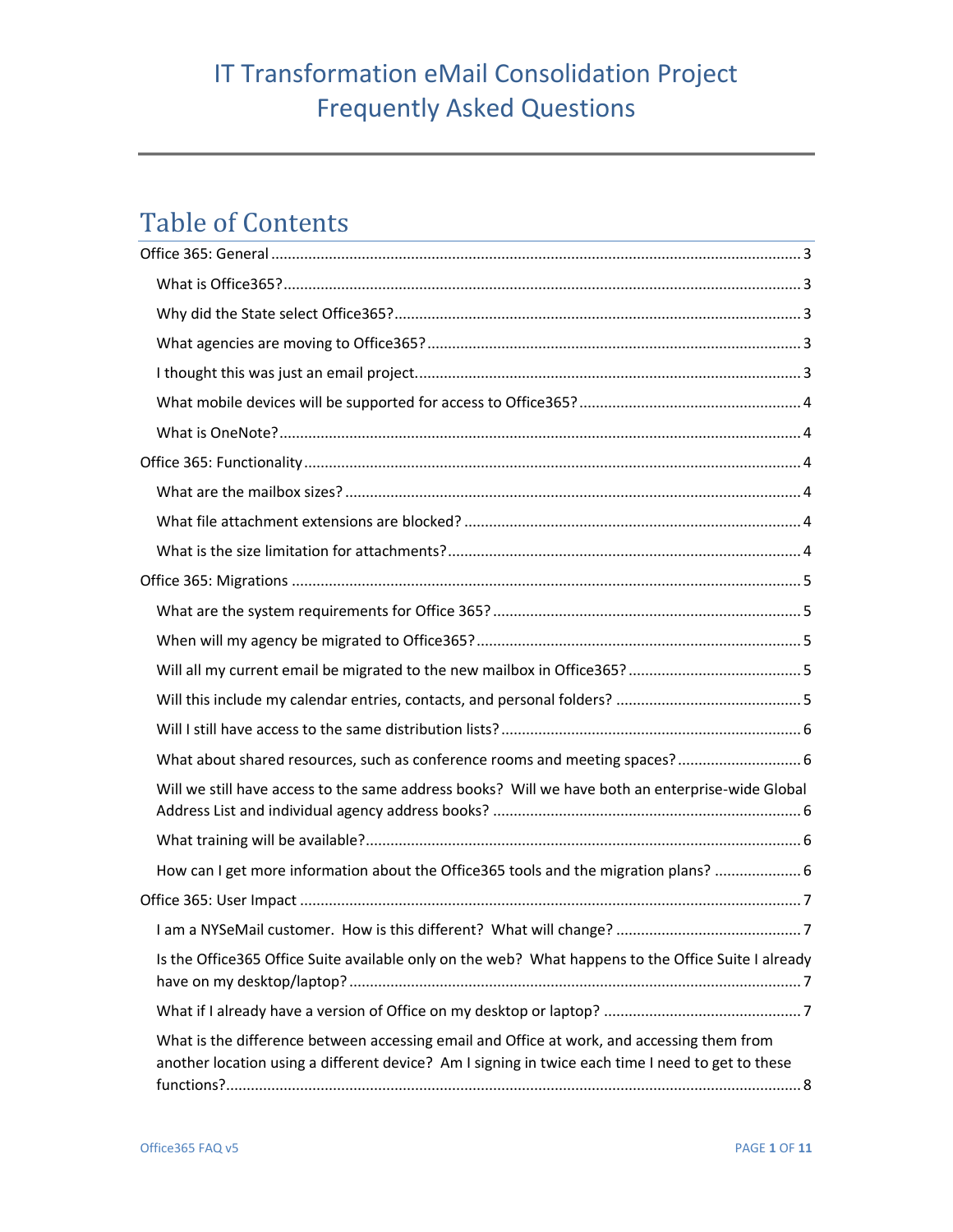| Will my computer need to be upgraded in any way in order to use Office365? 9                                                                                                       |
|------------------------------------------------------------------------------------------------------------------------------------------------------------------------------------|
|                                                                                                                                                                                    |
| Will we use Lync as our Instant Messaging (IM) tool? Doesn't it come with Office365?  9                                                                                            |
| My agency uses Lync as part of our business currently. Do we have to replace it when we get                                                                                        |
|                                                                                                                                                                                    |
|                                                                                                                                                                                    |
|                                                                                                                                                                                    |
| Does the 90-day retention/disposition policy still stand? How will that work in Office365? What<br>happens to the email we have protected/retained in our current email system? 10 |
|                                                                                                                                                                                    |
|                                                                                                                                                                                    |
|                                                                                                                                                                                    |
|                                                                                                                                                                                    |
| What is Data Loss Prevention (DLP) and will this be part of the rollout to Office365?  11                                                                                          |
| What is Information Rights Management (IRM) and will this be part of the rollout to Office365?. 11                                                                                 |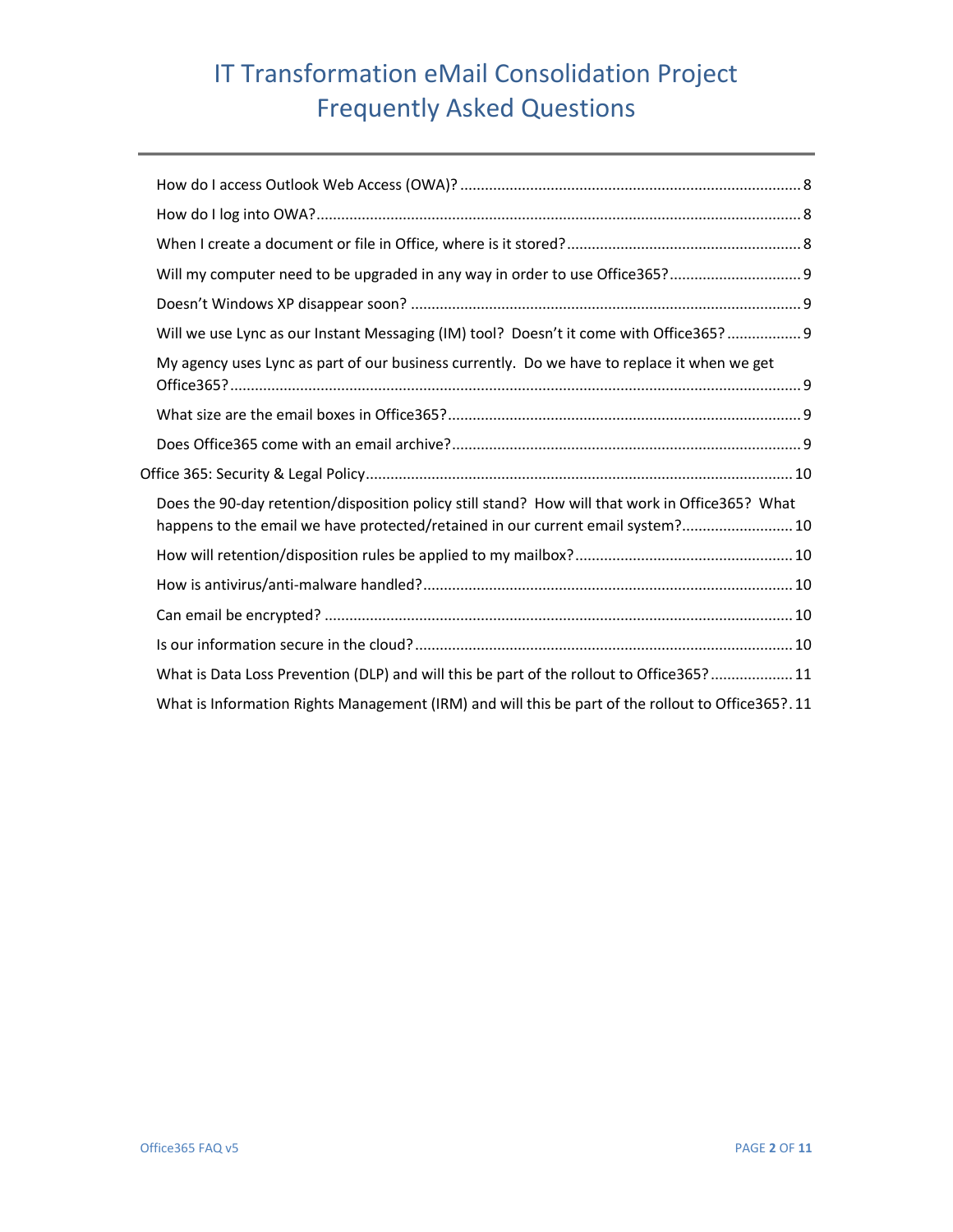## <span id="page-2-0"></span>Office 365: General

#### <span id="page-2-1"></span>What is Office365?

Office365 is a set of applications that provides email, document and file creation, and collaboration tools. This includes Outlook to access email; Microsoft Office, including Word, Excel, PowerPoint, and Access; OneNote, a note-taking function; and SharePoint, a storage and application platform that permits file storage, application development, and collaboration tools.

Office365 is usually referred to as a cloud-based service – access to many of the tools is over the internet. This increases user flexibility in how we access email, Office, and our files – staff are no longer locked to just a desktop computer tied to a desk.

### <span id="page-2-2"></span>Why did the State select Office365?

The State maintains approximately 27 email systems. While State staff can communicate with each other and with our citizens using these disparate email systems, it is inefficient to maintain so many – particularly when they are not the same product. We also lose the ability to work together more effectively, as more advanced systems permit better creation, storage, and sharing of information.

Office365 provides the most recent versions of email, Office, and SharePoint. Our implementation will provide us with regular updates of these programs without incurring additional costs, so staff will always be using the newest tools.

#### <span id="page-2-3"></span>What agencies are moving to Office365?

The current Project generally covers Executive agencies. All 27 current NYSeMail agencies will move to Office365. We also identified 26 agencies/commissions/offices currently running their own standalone email systems that will be migrating to Office365.

All of these agencies/offices/organizations are moving to the New York State Government Tenant (generally termed a G3 cloud) – a fancy name that indicates we are all in one cloud. There is one exception: the State Education Department will move to their own tenant in the 'Academic' cloud, which is a platform designed specifically for education groups, such as K12 schools, colleges, and universities.

### <span id="page-2-4"></span>I thought this was just an email project.

True, we have always called this the IT Transformation eMail Initiative. But modern cloud-based tools include so much more functionality for users. This is true 'office automation' in its most flexible sense: the ability to communicate, create documents, build spreadsheets and presentation materials, and share it with others electronically – from multiple devices, anytime and anywhere.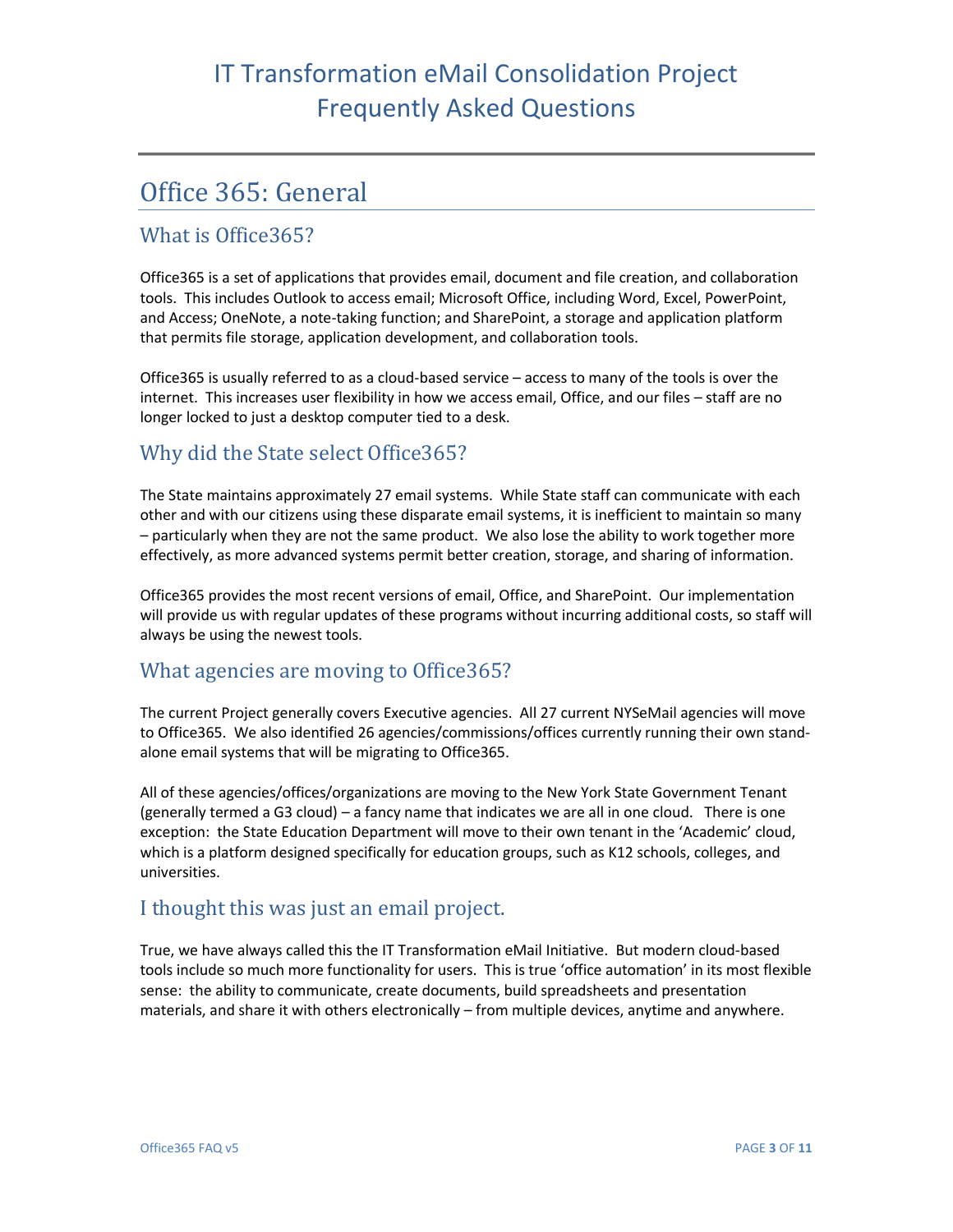### <span id="page-3-0"></span>What mobile devices will be supported for access to Office365?

Blackberry devices, iPhones, and Android phones that are currently in use will be able to access Office365 email. Access to email by most tablets – particularly iPads and Android tablets – will be available for agencies that currently permit the use of tablets to access their email. Generally, access by these mobile devices are done through ActiveSync.

The State Chief Technology Office (CTO) will be setting a standard for mobile device management in the coming weeks. This will set the direction for mobile devices that can be implemented in the future.

#### <span id="page-3-1"></span>What is OneNote?

OneNote is exactly what it says: an application designed to take notes, capture text and images from other sources, and put them in logical files. Think of it as electronic scratch paper that can store, organize, and archive words, images, documents, and websites that related to each other. Many tablet users are familiar with similar programs such as EverNote.

## <span id="page-3-2"></span>Office 365: Functionality

### **MB Type MB Size Archive Size** User | 50 gig | Unlimited Shared 10 gig N/A Resource, Equipment...etc.  $\vert$  10 gig  $\vert$  N/A Kiosk | 2 gig | N/A

#### <span id="page-3-3"></span>What are the mailbox sizes?

There is no charge for a shared, resource, or kiosk mailbox. If a shared mailbox, resource or kiosk requires an archive mailbox they need to be converted to a user mailbox and there will be a charge for that mailbox.

#### <span id="page-3-4"></span>What file attachment extensions are blocked?

Refer to the following webpage for a list of blocked file extensions: [Microsoft Outlook Blocked Extensions.](http://office.microsoft.com/en-us/outlook-help/blocked-attachments-in-outlook-HA102749484.aspx#_Attachment_file_types)

#### <span id="page-3-5"></span>What is the size limitation for attachments?

There is an attachment size limit of 20 megabytes.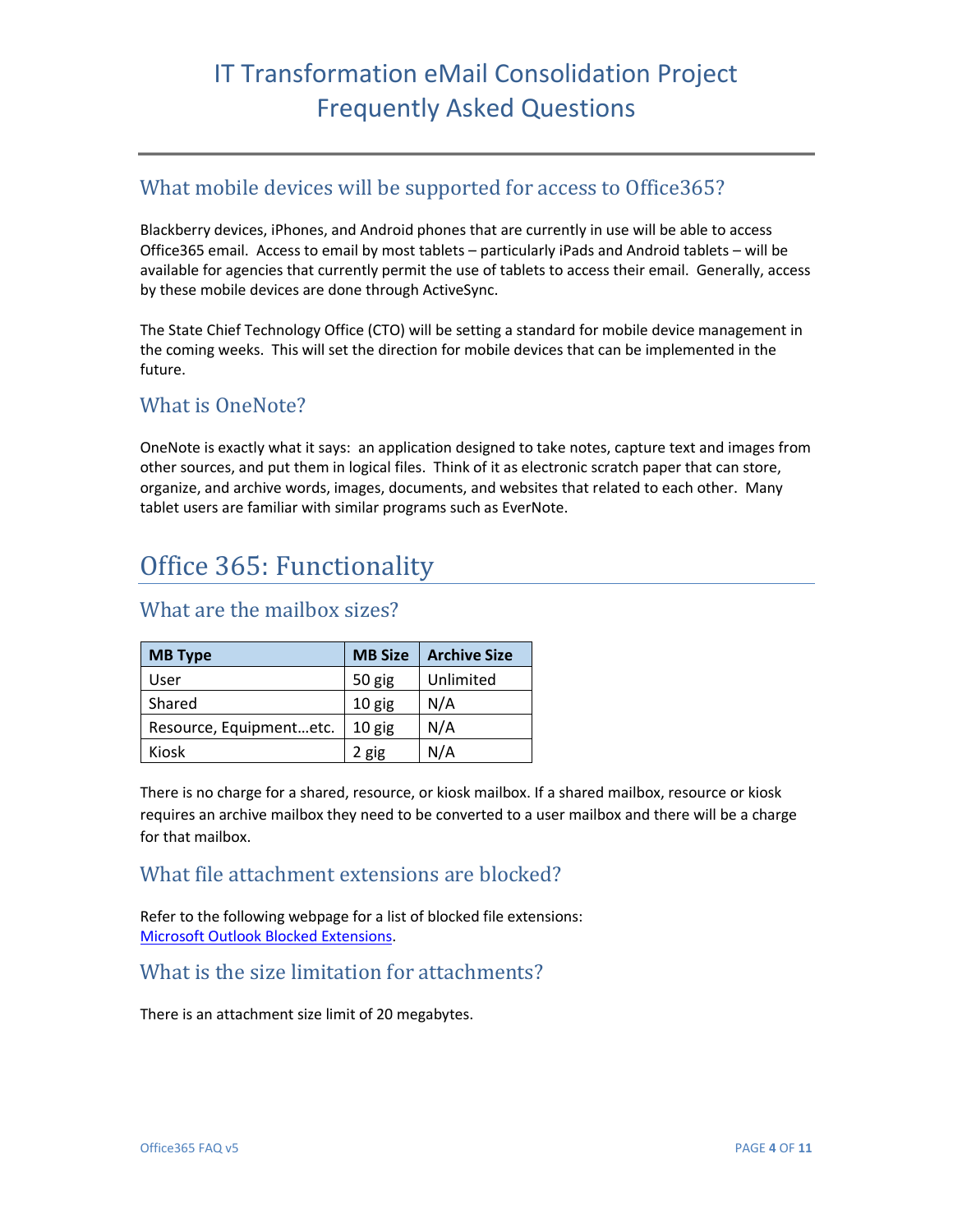## <span id="page-4-0"></span>Office 365: Migrations

#### <span id="page-4-1"></span>What are the system requirements for Office 365?

The minimal requirements are: Operating System: Windows XP (SP3)\* Client: Outlook 2007 (SP3) Browser: IE8\* \*End of life for Microsoft support of these versions in April 8, 2014.

The requirements that gives the user the richest experience are:

Operating System: Windows 7 or better Client: Outlook 2013 Browser: IE10

Other internet browsers such as Safari, Chrome and Mozilla can also be used to access Office 365.

Refer to the following webpage for more information on [System Requirements for Office 365.](http://office.microsoft.com/en-us/office365-suite-help/software-requirements-for-office-365-for-business-HA102817357.aspx)

### <span id="page-4-2"></span>When will my agency be migrated to Office365?

Our pilot and burn-in phase for migration is scheduled for completion on November 1, 2013. Assuming no showstopper issues have arisen, we will begin 'velocity migration' of NYSeMail agencies in early November, and are targeting to have them completed by the end of the calendar year.

We have been working with both current NYSeMail as well as non-NYSeMail agencies to prepare their network, Active Directory, desktops, and mail data for migration to Office365. We will migrate them as they are ready, but a schedule has not been set as of yet.

### <span id="page-4-3"></span>Will all my current email be migrated to the new mailbox in Office365?

The plan is to migrate all current email from NYSeMail agencies. Migration from NYSeMail to Office365 is a more direct move, as both are in Exchange format.

For agencies NEW to NYSeMail, the amount of mail and the migration strategy for that mail will be defined agency-by-agency.

### <span id="page-4-4"></span>Will this include my calendar entries, contacts, and personal folders?

Yes. We have seen cases where a recurring meeting over a long period of time – for example, a weekly meeting set up for the next 24 months – needs to be reset.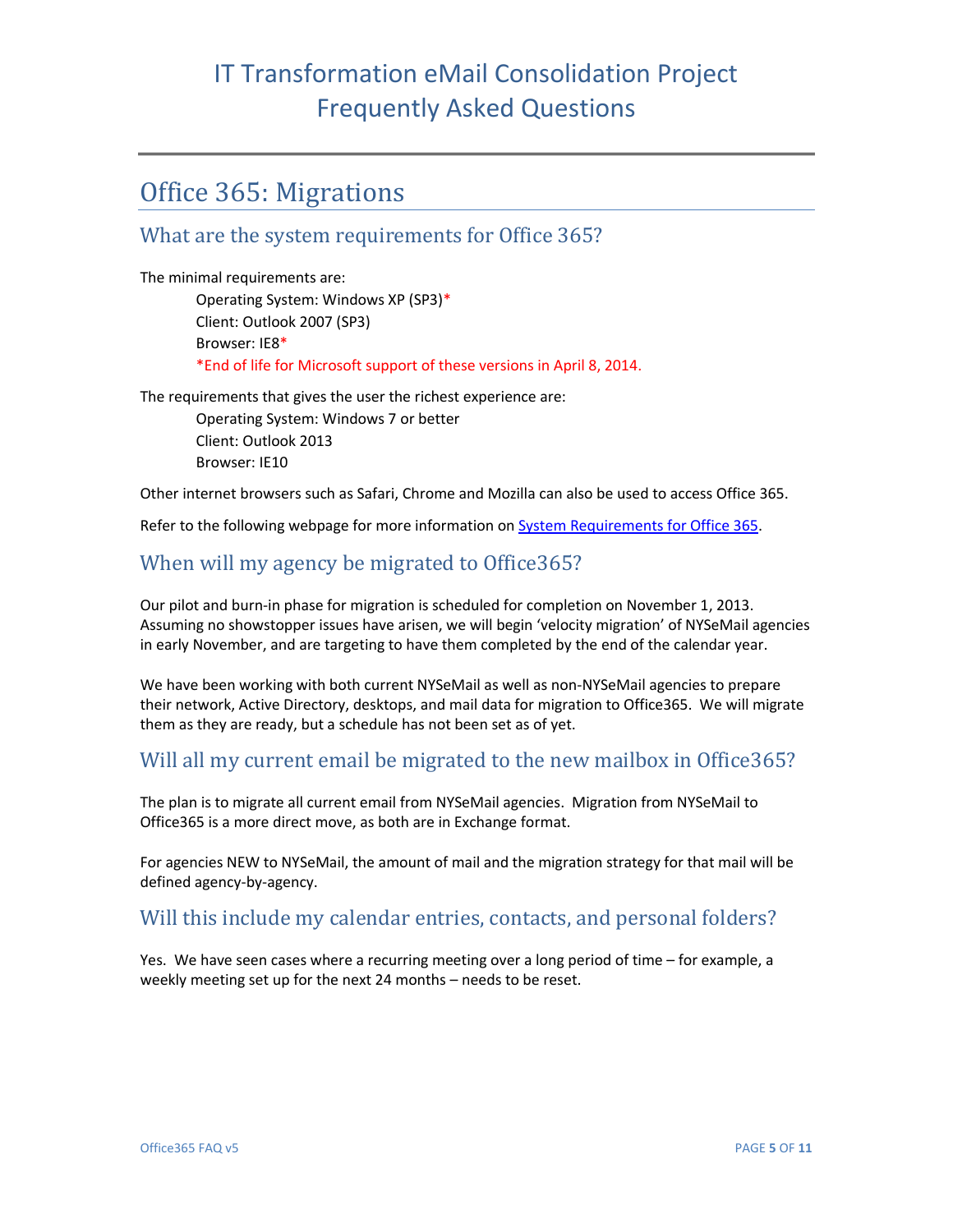### <span id="page-5-0"></span>Will I still have access to the same distribution lists?

NYSeMail distribution lists will migrate as long as their naming conventions are consistent with the recommended file names. Again, we have seen errors during migration that result in the need to reconstruct distribution lists.

For non-NYSeMail agencies, distribution lists will need to be conformed to standard file conventions prior to migration.

#### <span id="page-5-1"></span>What about shared resources, such as conference rooms and meeting spaces?

As long as they conform to the standard file name structure, they will migrate. The ownership and permissions to the resource may have to be reset.

<span id="page-5-2"></span>Will we still have access to the same address books? Will we have both an enterprise-wide Global Address List and individual agency address books?

This one isn't settled yet. Our first pilots have one Global Address List (GAL) that contains all staff in one searchable database. Office365 has a limit of 100 address lists per tenant, and that should handle the current population of agencies – but we may exceed that limit. We are still pursuing options to permit the use of individual agency address books.

### <span id="page-5-3"></span>What training will be available?

We are identifying various levels of training and materials based upon need. Most NYSeMail agencies will not need extensive classroom training to be able to use the email functionality of Office365.We will provide documentation, Quick Start sheets, and links to online materials. GroupWise and NOTES agencies will need more extensive training, and we will have delivery methods available for them to select and implement.

### <span id="page-5-4"></span>How can I get more information about the Office365 tools and the migration plans?

The ITS public website includes a page devoted to the IT Transformation eMail Consolidation project and we will post updated information on that page as it become available.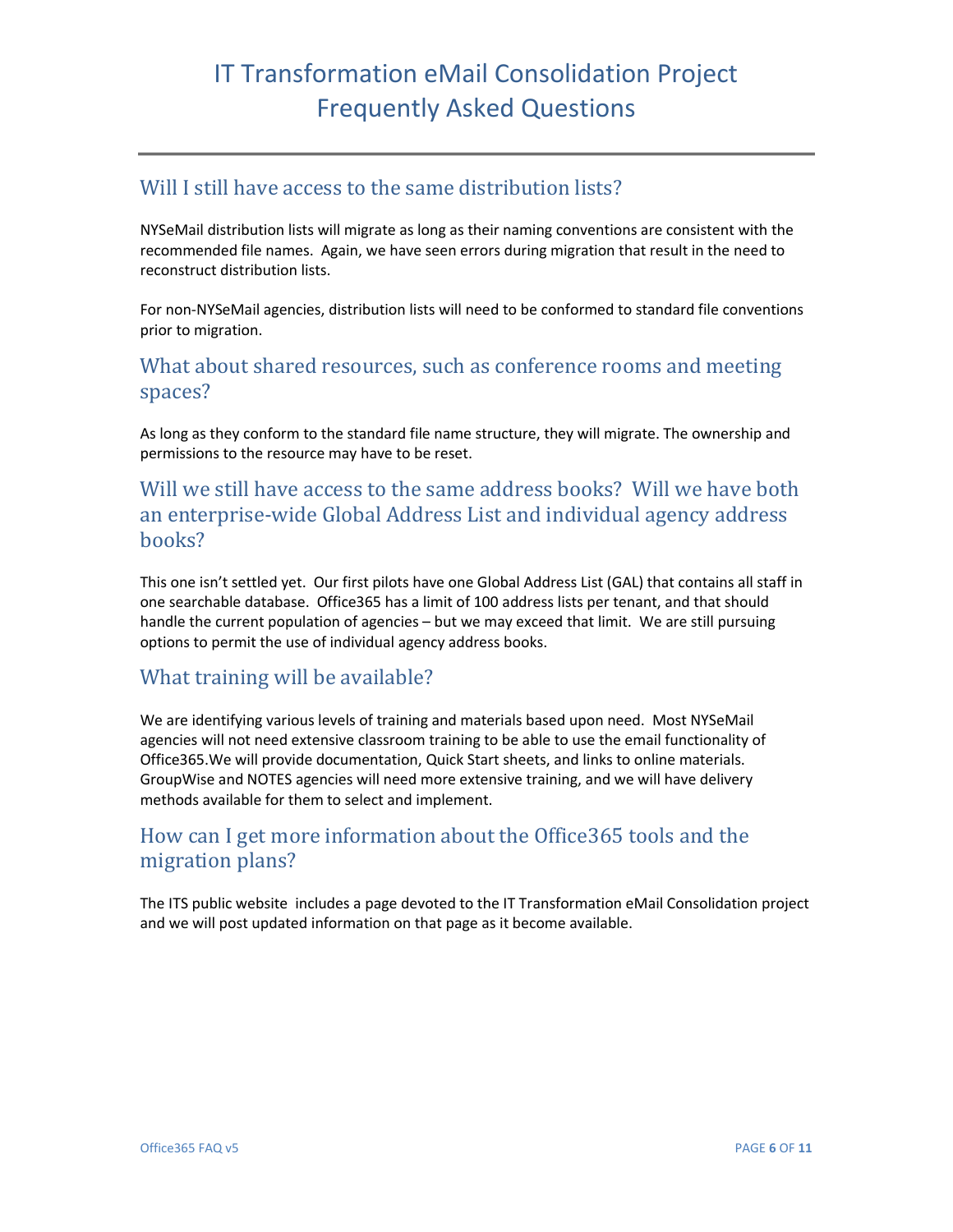## <span id="page-6-0"></span>Office 365: User Impact

### <span id="page-6-1"></span>I am a NYSeMail customer. How is this different? What will change?

Today with NYSeMail, you click on Outlook and it retrieves your email from an Exchange server in the State Data Center. When you move to Office365, you will click on Outlook and it retrieves your email from an Exchange server in the cloud – or more specifically, in a Microsoft data center. If you use Outlook Web Access (OWA), it will also function generally the same. The most recent versions of OWA actually have functionality that comes close to the full Outlook client experience. For more information, you can access these sites:

[Use of IE with O365](http://office.microsoft.com/en-us/office365-suite-help/using-internet-explorer-with-office-365-HA103934079.aspx?CTT=5&origin=HA103132722) [What's New with Outlook 2010](http://technet.microsoft.com/en-us/library/cc179110.aspx) [What's new with Outlook 2013](http://office.microsoft.com/en-us/outlook-help/what-s-new-in-outlook-2013-HA102606408.aspx)

### <span id="page-6-2"></span>Is the Office365 Office Suite available only on the web? What happens to the Office Suite I already have on my desktop/laptop?

You can now access the Office Suite – Word, Excel, PowerPoint, Access – in two different ways. The State's subscription permits every State staff to have the most recent version of Office (today, that is Office 2013) installed on our desktops and laptops. At the same time, Office365 permits every user to access Office via the web. From there, it can be used directly on the web, or it can be streamed to the computer or desktop and retained there. If you stream Office2013, it can operate side-by-side with your current installation of Office.

One of the advantages of the move to Office365 will be consistent, updated versions of Office across the enterprise.

### <span id="page-6-3"></span>What if I already have a version of Office on my desktop or laptop?

Generally, if you are working on a State-provided device, you should already have Office on that device and wouldn't need to stream the web-based version. The best use of the web-based version is when you are using a home computer or a mobile device that permits connection to Office365, and you don't have the most recent version of Office available.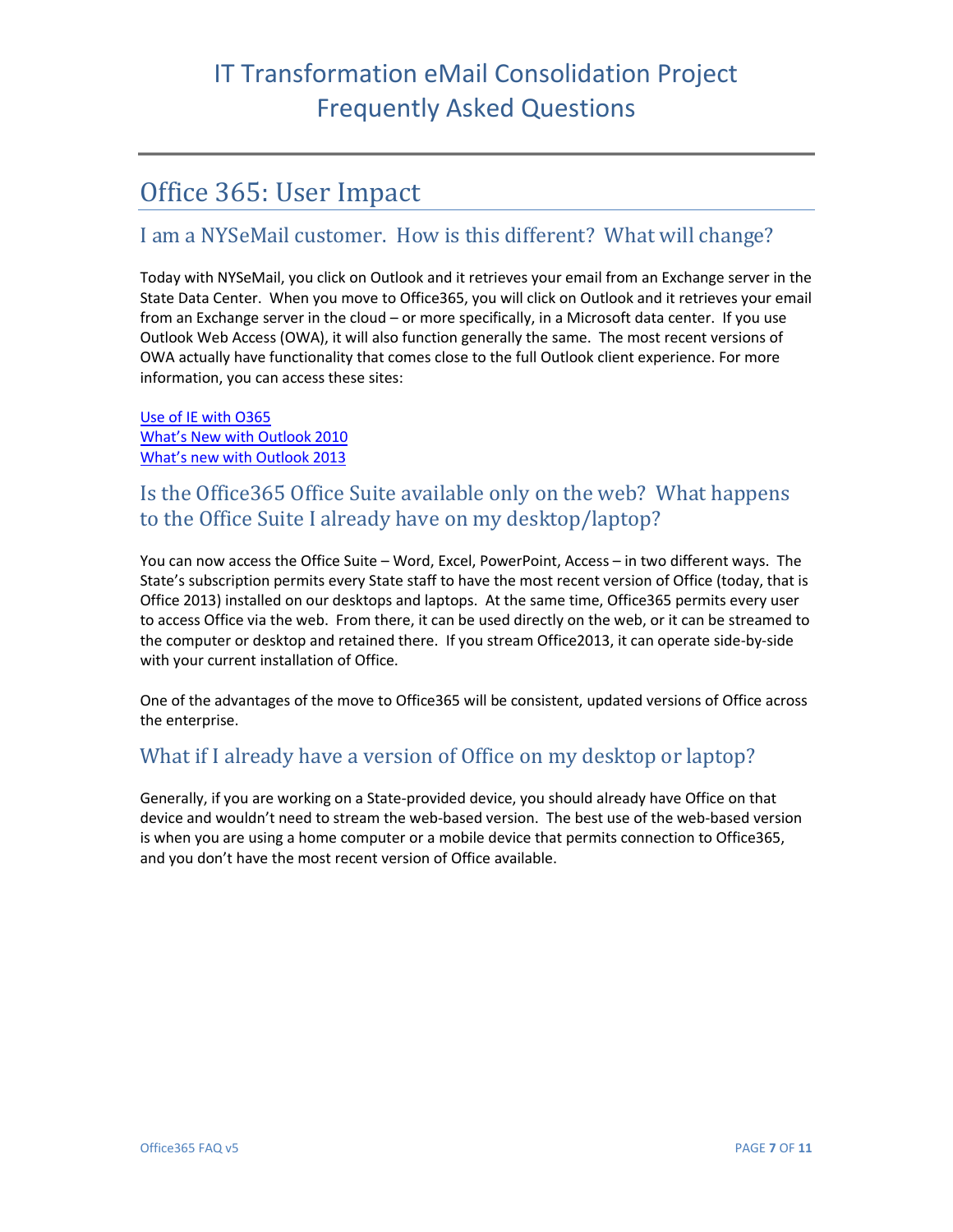<span id="page-7-0"></span>What is the difference between accessing email and Office at work, and accessing them from another location using a different device? Am I signing in twice each time I need to get to these functions?

From your desktop or laptop at work, you will generally get your email by clicking on Outlook directly. You will use your Office functions the same way you do today by selecting them from your desktop – they run directly on your device.

From a home computer or another mobile device somewhere outside your own desk, you will use the URL in a browser, which will take you to a sign-in page in Office365. You will use your own State userID/password to access Office365. This will bring up a page that gives you a web-based Outlook link and the familiar icons for Word, Excel, PowerPoint, and Access. You will be good to go.

### <span id="page-7-1"></span>How do I access Outlook Web Access (OWA)?

From a home computer, or another mobile device somewhere outside your own desk, you will can use the following URLs within your internet a browser:

To go directly to OWA: outlook.office365.com/owa/its.ny.gov

To go to all Microsoft Office 365 Products (Word, Excel, PowerPoint, etc.): portal.microsoftonline.com

The current NYSeMail mail URL, mail.ny.gov, will redirect you to portal.microsoftonline.com.

### <span id="page-7-2"></span>How do I log into OWA?

The credentials for accessing OWA are your full email address [\(firstname.lastname@<agencyacronym>.ny.gov\)](mailto:firstname.lastname@%3cagencyacronym%3e.ny.gov) and the password you use to log into your agency's machine.

### <span id="page-7-3"></span>When I create a document or file in Office, where is it stored?

There are many options, and not all of them have been decided yet. In the most flexible scenario, a file can be stored on your device's hard drive (or the storage medium available on that device); on network-based storage in the State Data Center; or in file storage in the State's cloud account. Some of the options will be available from non-work locations. The whole purpose of this cloud-based service, of course, is that it permits secure access to files from anywhere, from multiple devices.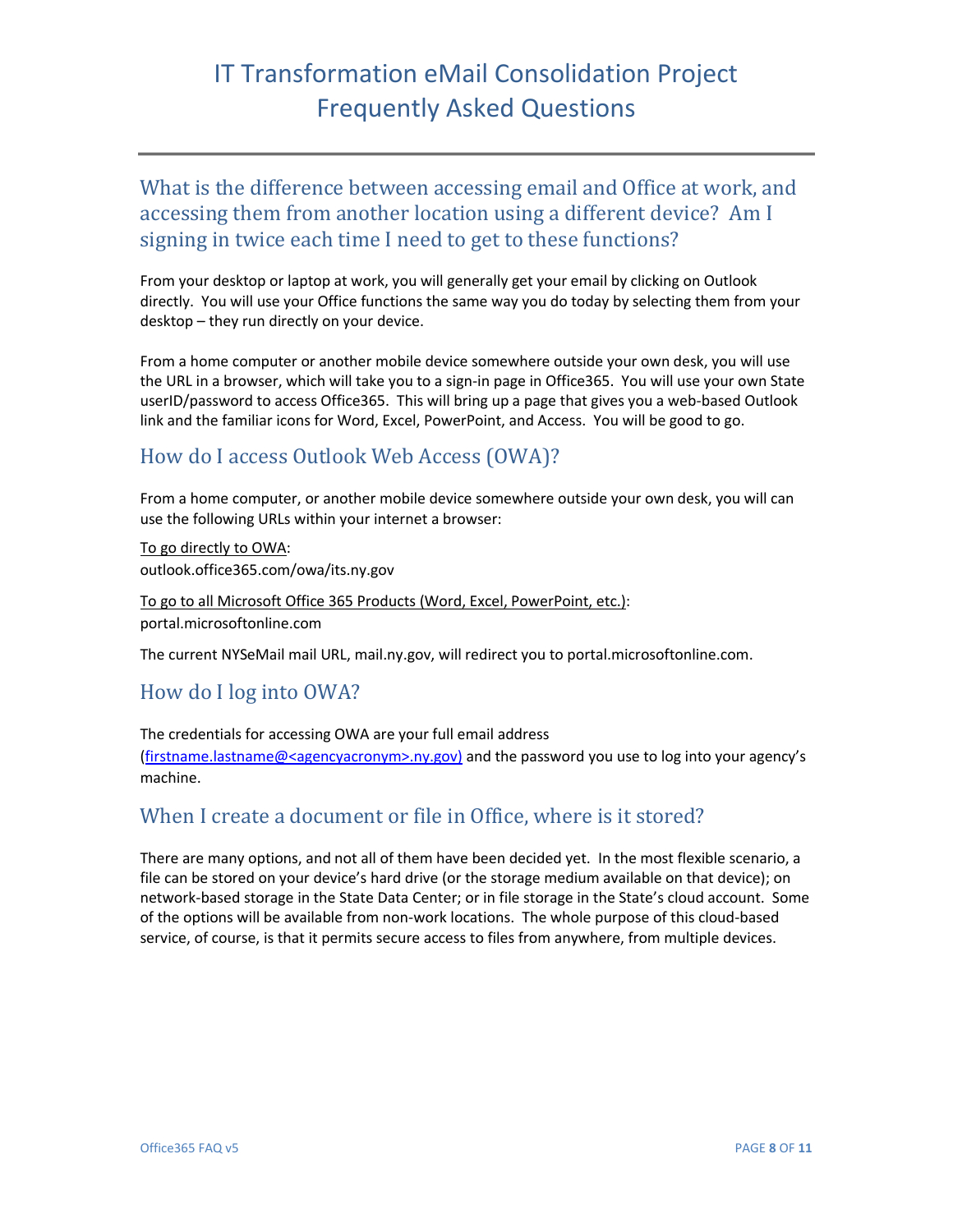#### <span id="page-8-0"></span>Will my computer need to be upgraded in any way in order to use Office365?

The minimum desktop/laptop configuration to use Office365 is Windows XP (SP3), Outlook 2007 (SP3), and IE8. Some functions within email and SharePoint will not be optimal with this base configuration, however.

The desired state is Windows7 or higher, Outlook2010 or 2013, and IE9 or 10. The web-based functionality of Office365 works fine with Firefox and Chrome browsers.

#### <span id="page-8-1"></span>Doesn't Windows XP disappear soon?

Microsoft no longer supports Windows XP or IE8 as of April 2014. Many State computers have been upgraded to Windows7, but there are still a number of computers that cannot be upgraded. Many agencies are in the process of upgrading desktops over the coming months. For more information, you can access these sites:

#### [O365 and IE8 Support](http://community.office365.com/en-us/wikis/manage/office-365-and-internet-explorer-8.aspx)

### <span id="page-8-2"></span>Will we use Lync as our Instant Messaging (IM) tool? Doesn't it come with Office365?

Office365 does include Lync as an IM tool. However, the State has designated Jabber as the standard IM tool. Jabber comes with the uniteNY Project implementation and will be distributed through that project.

### <span id="page-8-3"></span>My agency uses Lync as part of our business currently. Do we have to replace it when we get Office365?

That has not been decided yet.

#### <span id="page-8-4"></span>What size are the email boxes in Office365?

50 gb. Yup, you read that right: each mailbox is 50 gig, a far cry from the current 50–500 mb standard mailbox provided in legacy NYSeMail.

#### <span id="page-8-5"></span>Does Office365 come with an email archive?

Yes and no. It works differently that the current Microsoft Exchange Hosted Archive (MEHA) that many agencies currently use. In effect, every user has two mailboxes in Office365; the second 'mailbox' is labeled 'archive' and generally functions in the same manner as the first mailbox.

The 'archive' mailbox has no space limitation, and the user can set rules for moving email from the regular mailbox to the archive mailbox. You can create file folders for email in both the regular mailbox and the archive mailbox. However, *the 90-day retention/disposition policy is applied to a user's entire mailbox, including the archive location.*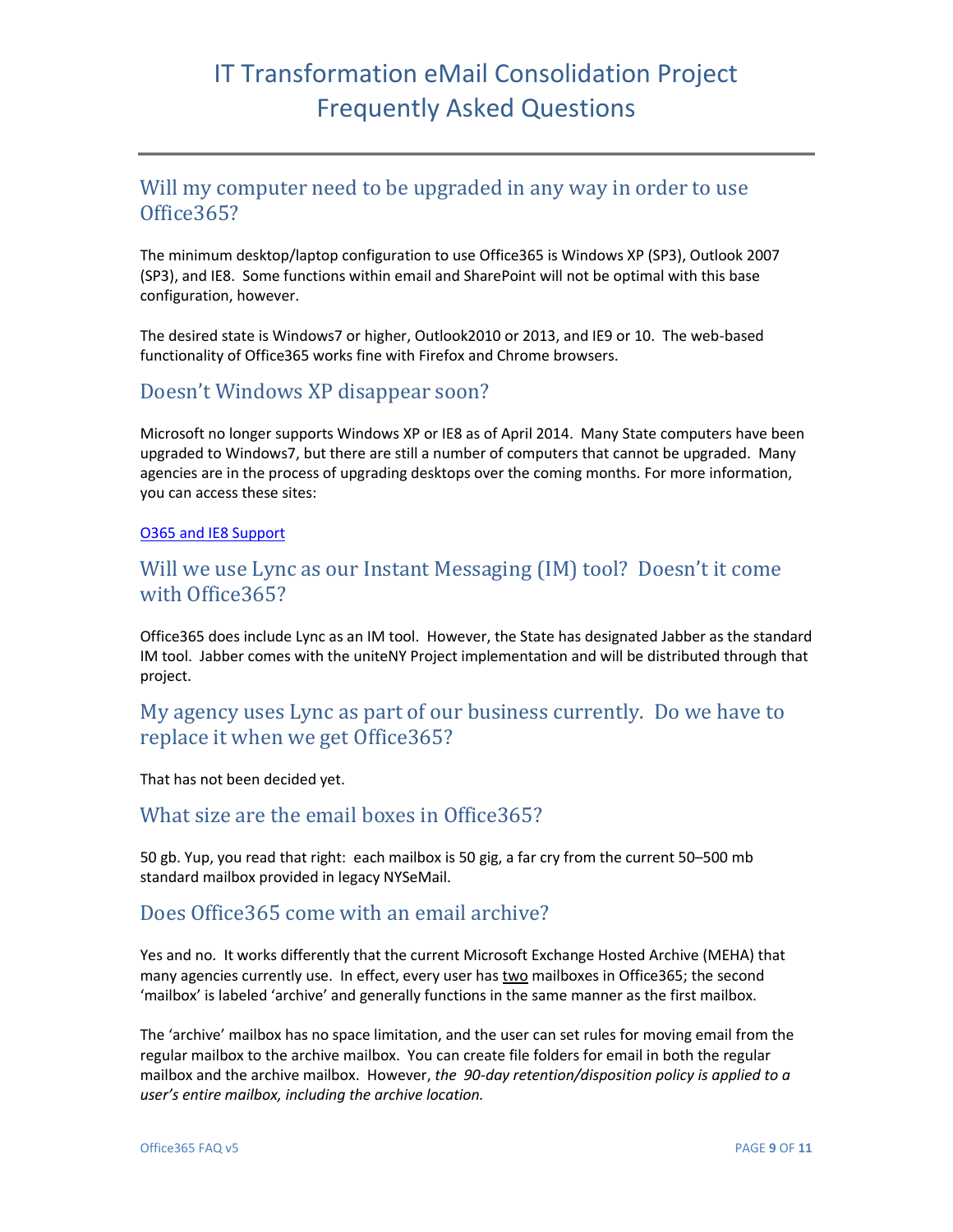## <span id="page-9-0"></span>Office 365: Security & Legal Policy

<span id="page-9-1"></span>Does the 90-day retention/disposition policy still stand? How will that work in Office365? What happens to the email we have protected/retained in our current email system?

We will apply the 90-day retention/disposition policy to Office365 mailboxes. We will also migrate the 'Retain' folders in current NYSeMail in a way that protects those emails from deletion.

#### <span id="page-9-2"></span>How will retention/disposition rules be applied to my mailbox?

The 90-day disposition rule will be applied to every system default folder: Inbox, Sent Items, Deleted Items, and Drafts. You can create other folders in your mailbox and they will also have a 90-day policy applied to them, however, users will have the ability to apply a 'tag' to individual emails and to user-created folders with a different retention period. These user-applied personal tag timeframes have not been determined yet.

### <span id="page-9-3"></span>How is antivirus/anti-malware handled?

Antivirus, anti-spam, and anti-malware are all part of the Office365 package. All email is scanned for these functions with Exchange Online Protection (EOP). It was formerly done in NYSeMail by Forefront Online Protection for Exchange (FOPE).

### <span id="page-9-4"></span>Can email be encrypted?

Email is encrypted at rest in Office 365. An encryption tool is available for Office365 (it is used for a few agencies in current NYSeMail) that will permit email to be encrypted in transit; it comes with an additional charge. Agencies will need to identify the business scope for encryption and determine how many users need that function.

### <span id="page-9-5"></span>Is our information secure in the cloud?

The State made security a major priority during the negotiations with Microsoft for Office365. We are confident that the security provisions that cover all information, whether generated in email, SharePoint, OneNote, or in Office-created files stored in Office365 storage, meet all the necessary security provisions. This includes stringent security requirements surrounding the use of health data (HIPAA) and criminal justice information (CJIS). The State ISO and ISO community have been involved at every step of the contractual, design, and implementation phases of this Project.